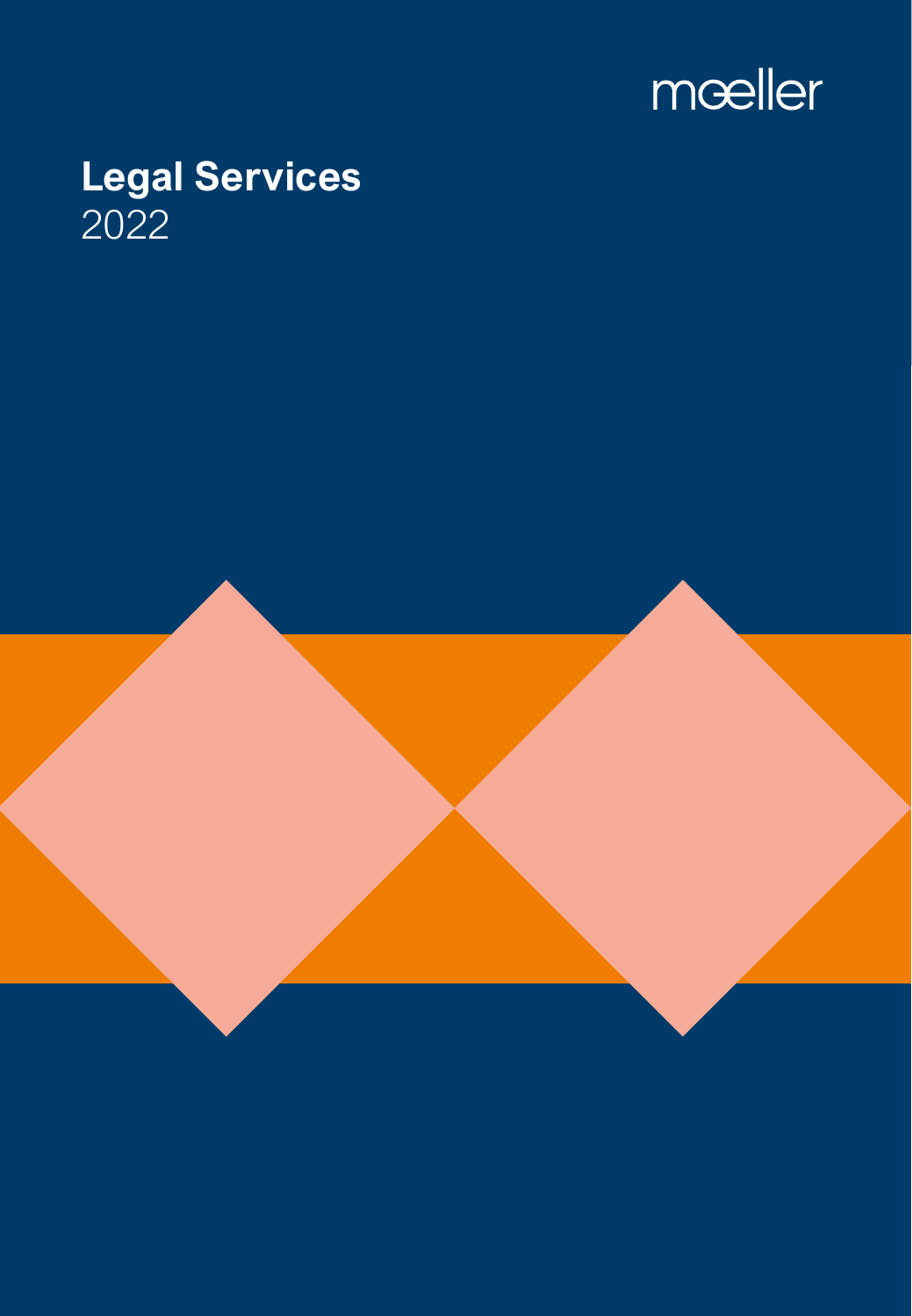# mæller

# **Legal Services**

- **A. IP and Patent Enforcement**
- **B. Patent Term Extension**
- **C. Plant Variety**
- **D. Data Protection and Privacy**
- **E. Regulatory Affairs**



**Creative thinking** 

We think outside the box to provide the most efficient and innovative solutions for your IP problems.



Interdisciplinary approach

We understand the complexity of our client's challenges and work with a team of lawyers and technical experts to achieve the most cost-efficient solution from every perspective.



Technology-driven

We are committed to the acquisition and development of innovative and creative techniques and procedures.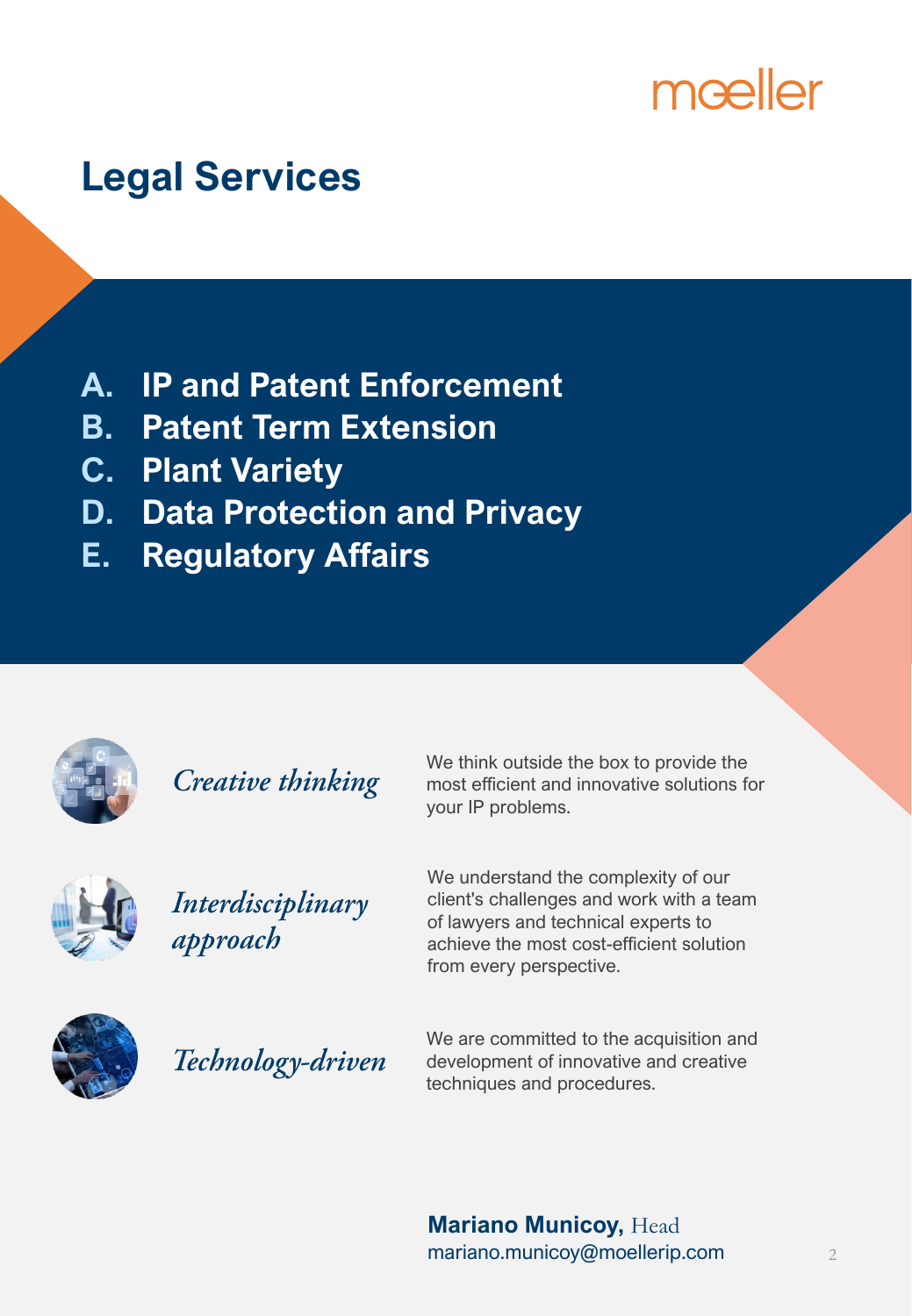

## **IP and Patent Enforcement**

We provide cost-efficient enforcement solutions for litigious IP cases.

#### How it works? 01.

After receiving all the information related to the case, our experts analyze it and provide the best possible solution. Whether it consists of private investigations, negotiations, or the assertion or defense of patent rights in administrative and judicial proceedings, we present an estimation of costs, time, and chances of success.



### 02. Benefits

- Enforce your IP rights in the most efficient manner.
- Know in advance how much time and money the case will require and the chances of succeeding.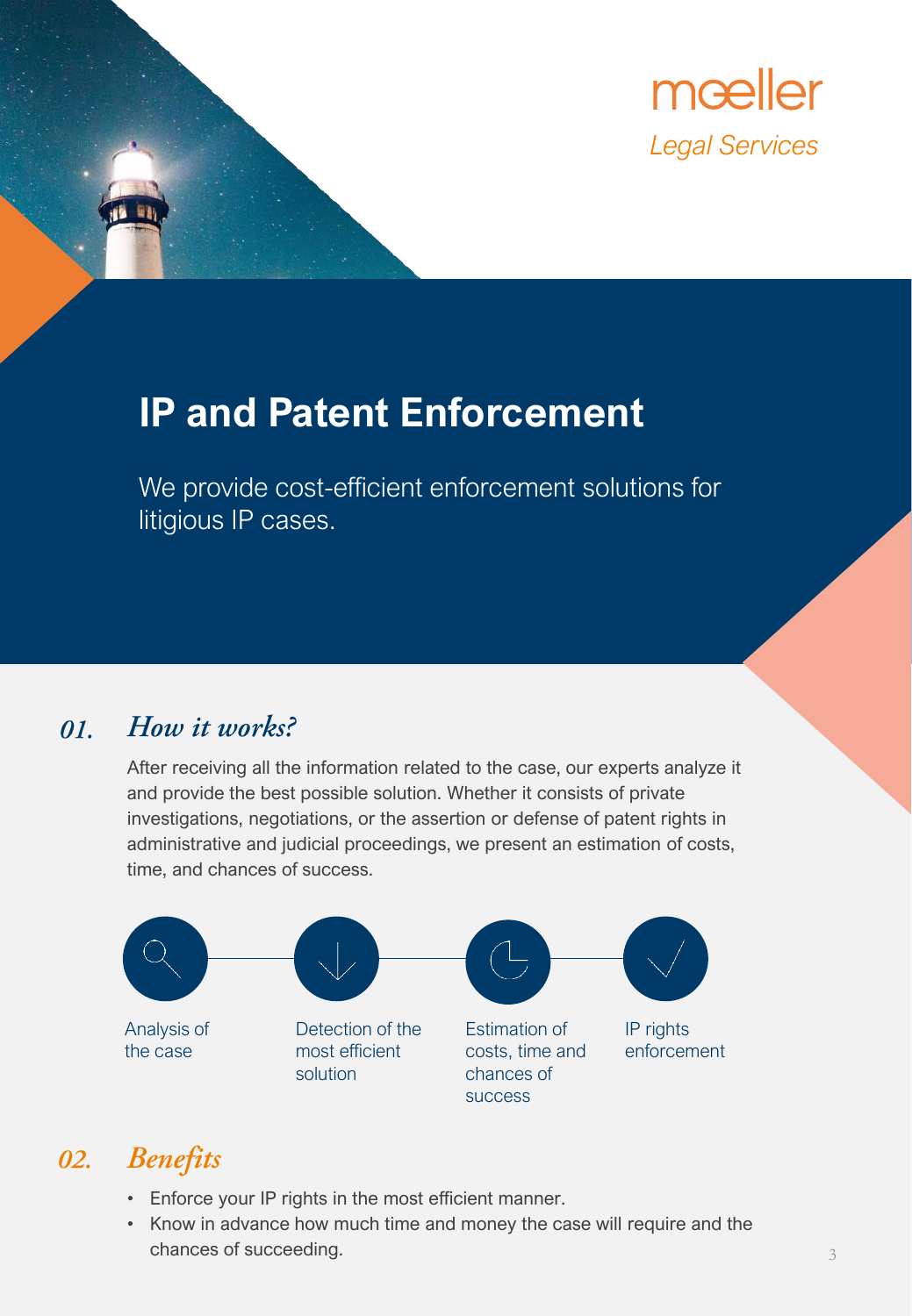

### **Patent Term Extension**

We request the term extension or compensation of patent validity time lost due to unreasonable delays during the prosecution of the patent.

#### How it works? 01.

We analyze all information of the case and provide an estimation of costs, time and chances of success, and request the term extension or compensation.



#### **Benefits**  $\overline{02}$ .

• Recover some of the market time lost during agency review by having your patent remain enforceable or be compensated for the economic benefits that could not be obtained at that stage.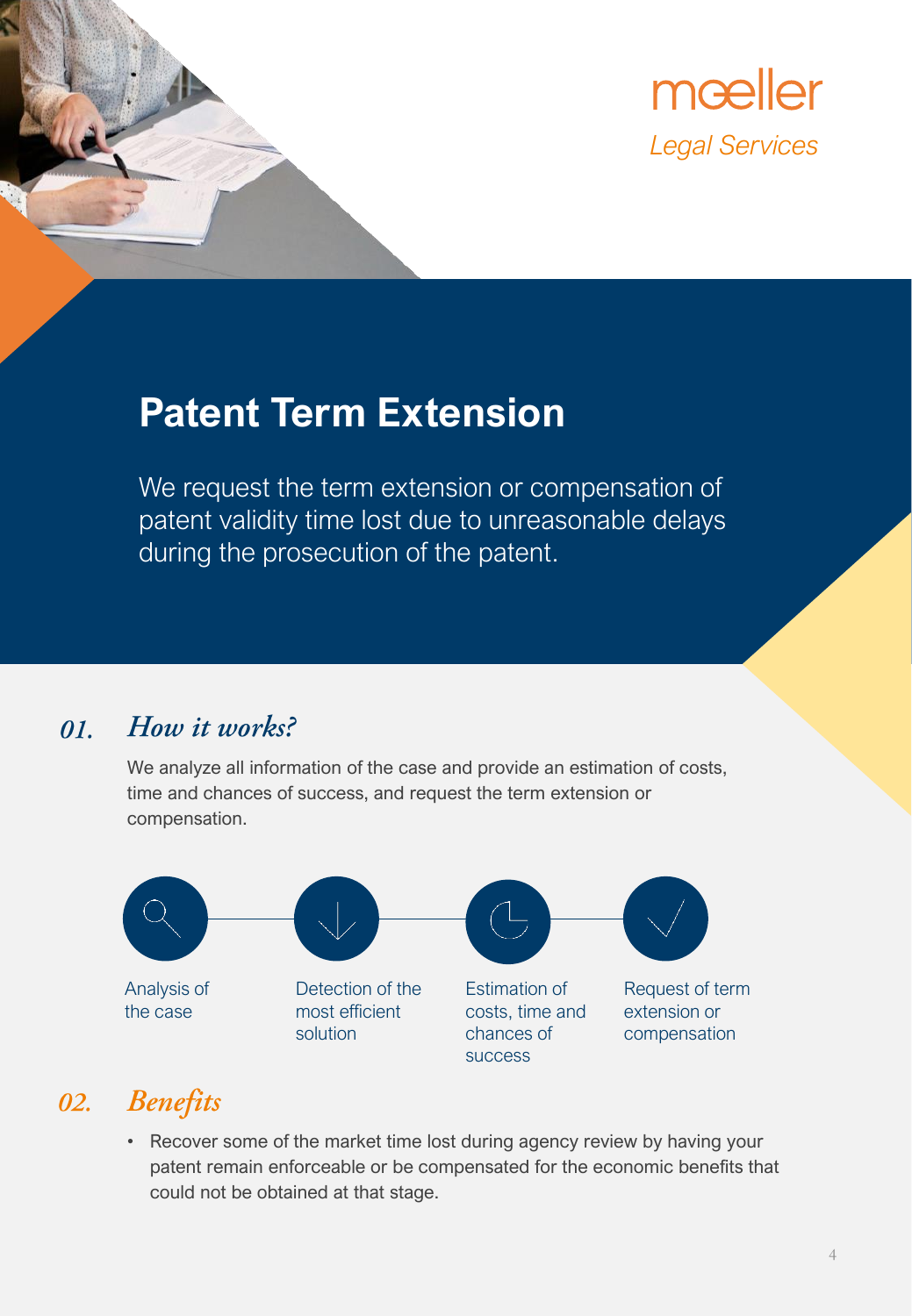

### **Plant Variety**

We file and prosecute plant variety rights in emerging jurisdictions with savings in time and costs when dealing with one single application in multiple jurisdictions.

#### How it works? 01.

After receiving all information and particular facts of the case you are facing, our experts design the best strategy to file and prosecute plant variety rights in emerging jurisdictions; and deliver it together with an estimation of costs, time, and chances of success. Our interdisciplinary teams are composed by lawyers and technical experts including agronomist engineers, chemists, biologists, among others.



#### 02. **Benefits**

- Obtain an exclusive right to use your new varieties of plants in the most costefficient way.
- Earn the right to initiate Court Actions against infringers.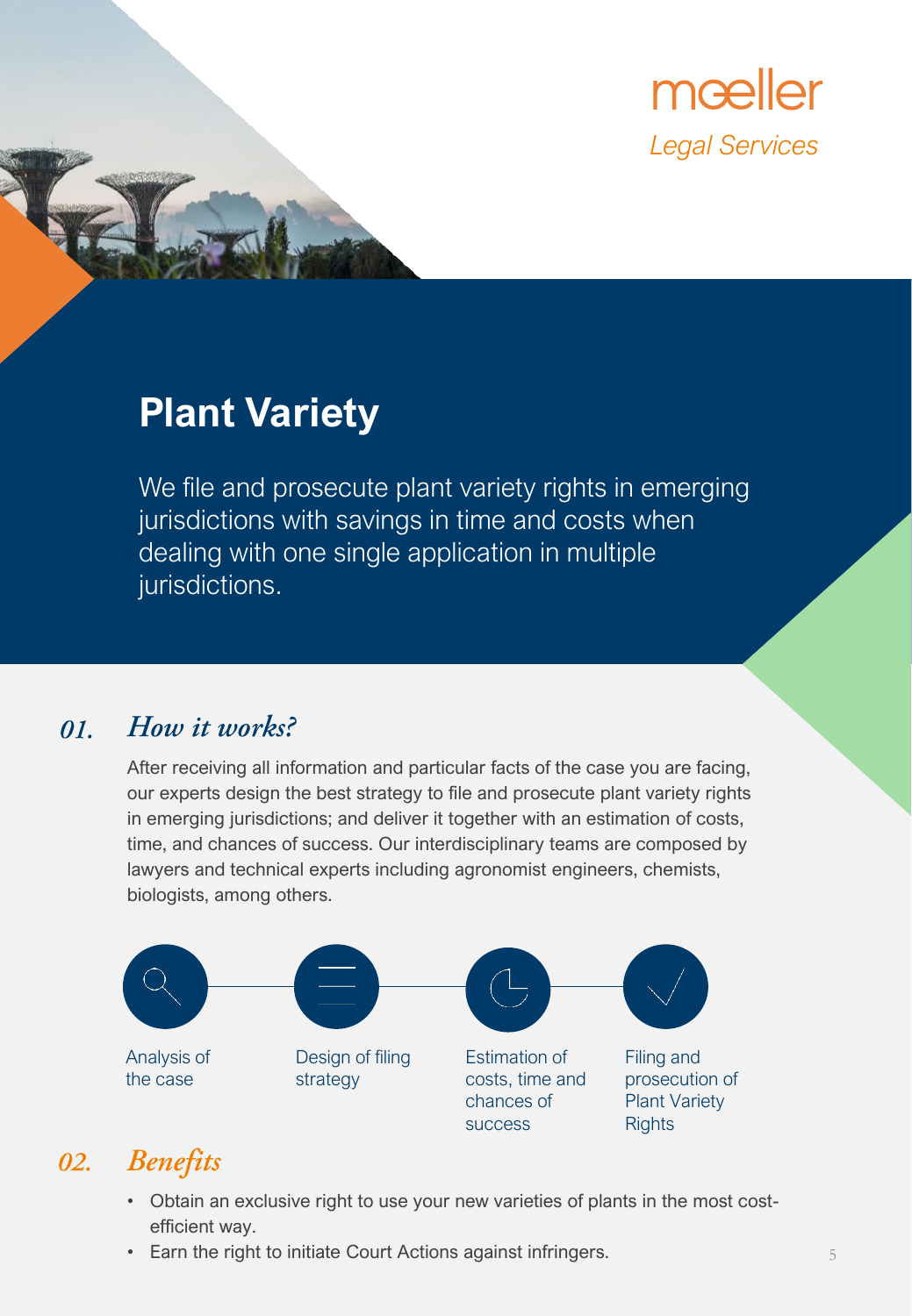

### **Data Protection and Privacy**

We help you reduce the increasing risks of infringing Data Privacy Regulations and facing monetary sanctions.

#### How it works? 01.

We assess you on the best way of dealing with data in different jurisdictions, given that it is being regulated and protected in various ways. We create an internal data management system or, if necessary, represent you in breach cases at any jurisdiction.



#### **Benefits** 02.

- Find the most cost-efficient solution for data management at any jurisdiction.
- Avoid infringing data protection and privacy regulations and facing monetary sanctions.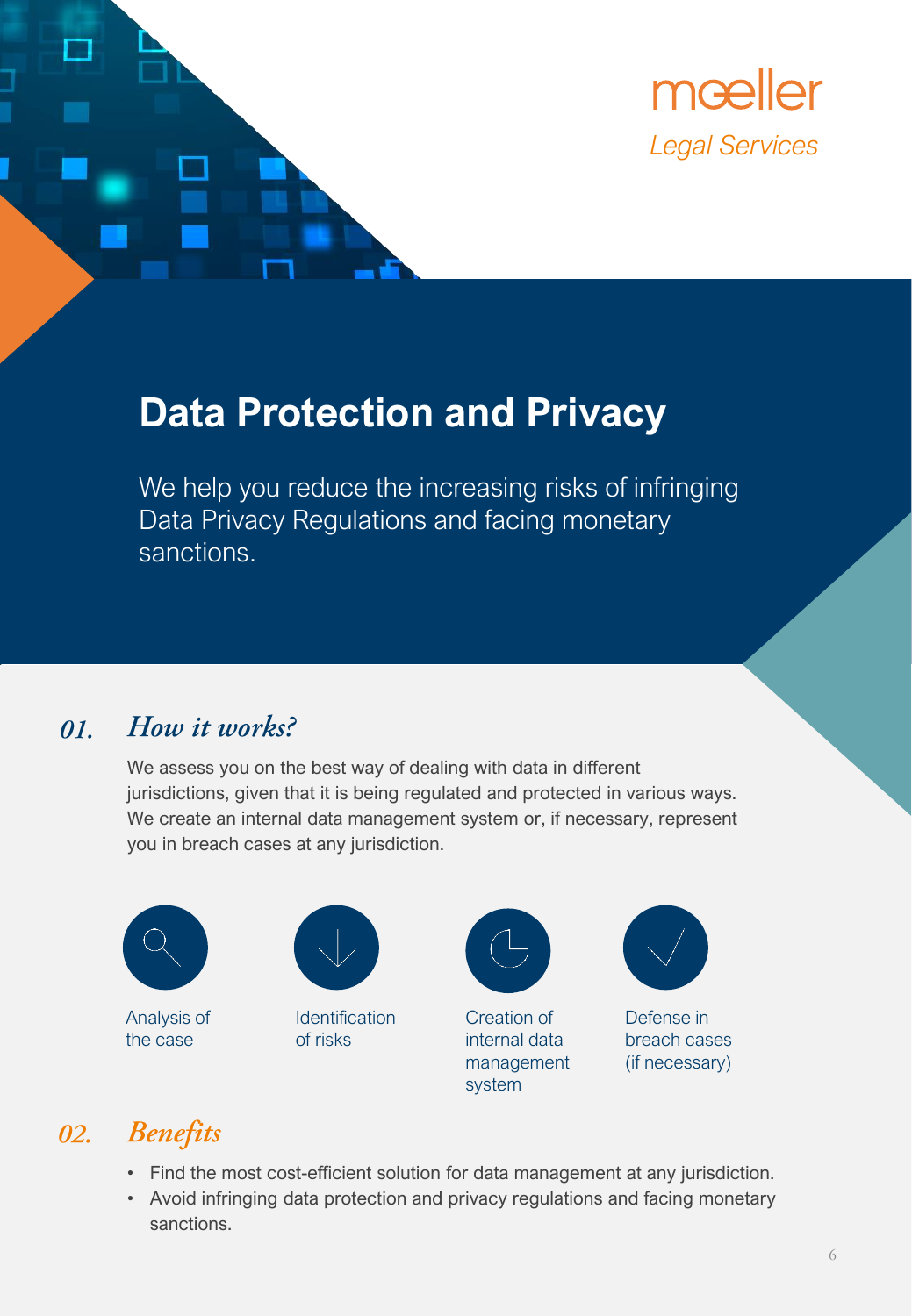

# **Regulatory Affairs**

We provide cost-efficient solutions to deal with regulated products.

#### How it works? 01.

We assess you on the production and commercialization regulation of your products in any jurisdiction, providing the most cost-efficient solution to deal with them. Our services range from designing strategies for obtaining approval, to commercialize them and dealing with non-compliance cases.



### 02. Benefits

- Have your products approved by local authorities.
- Learn the most cost-efficient way of commercializing your products in any jurisdiction.